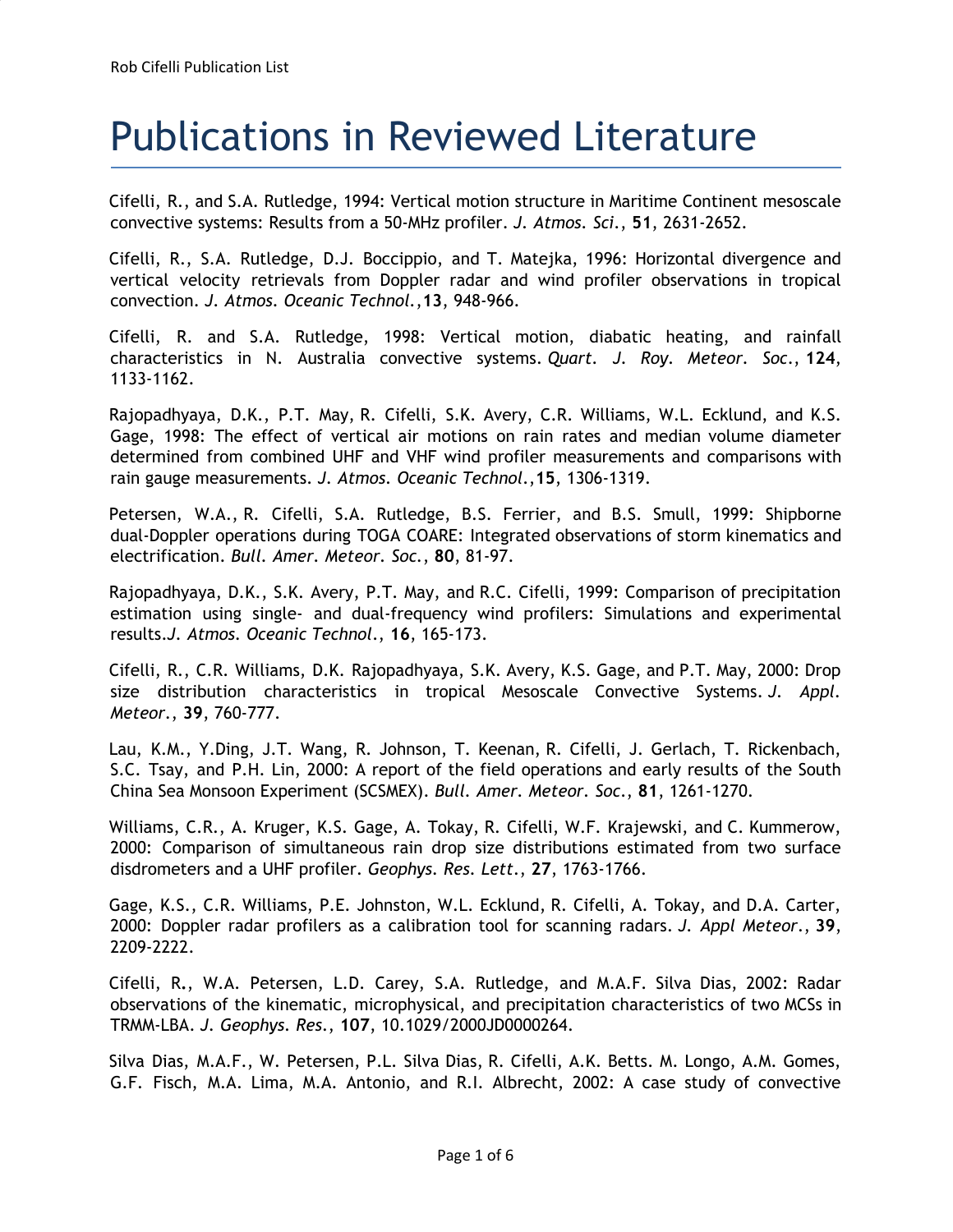organization into precipitating lines in the southwest Amazon during the WETAMC and TRMM-LBA. *J. Geophys. Res*., **107**, 10.1029/2001JD000375.

Petersen, W.A., S.W. Nesbitt, R.J. Blakeslee, R. Cifelli, P. Hein, and S.A. Rutledge, 2002: TRMM observations of convective regimes in the Amazon. *J. Climate*, **15**, 1278-1294.

Stith, J.L., J.E. Dye, A. Bansemer, A.J. Heymsfield, C.A. Grainger, W.A. Petersen, and R. Cifelli, 2002: Microphysical observations of tropical clouds. *J. Appl. Meteor*., **41**, 97-117.

Petersen, W. A., R. Cifelli**,** D. J. Boccippio, S. A. Rutledge, and C. Fairall, 2003: Convection and Easterly Wave structure observed in the eastern Pacific warm-pool duringEPIC-2001. *J. Atmos. Sci*, **60**, 1754-1773.

Cifelli, R., L.D. Carey, W.A. Petersen, and S.A. Rutledge, 2004: An Ensemble Study of Wet Season Convection in the South West Amazon: Kinematics and Implications for Diabatic Heating.*J. Climate*, **17**, 4692-4707.

Raymond, D.J., S.K. Esbensen, C. Paulson, M. Gregg, C.S. Bretherton, W.A. Petersen, R. Cifelli, L.K. Shay, C. Ohlmann, and P. Zuidema, 2004: EPIC2001 and the Coupled Ocean-Atmosphere System of the Tropical East Pacific. *Bull. Amer. Meteor. Soc.*, **85**, 1341-1354.

Cifelli, R., N. Doesken, P. Kennedy, L.D. Carey, S.A. Rutledge, T. Depue, and C. Gimmestad, 2005: The Community Collaborative Rain and Hail Study: An Informal Education Project Involving Scientists and Local Citizens. *Bull. Amer. Meteor. Soc.*, **86**, 1069-1077.

Higgins, W., D. Ahijevych, J. Amador, A. Barros, E.H. Berbery, E. Caetano, R. Carbone, P. Ciesielski, R. Cifelli, M.C. Vazquez, A. Douglas, M. Douglas, G. Emmanuel, C. Fairall, D. Gochis, D. Gutzler, T. Jackson, R. Johnson, C. King, T. Lang, M.I. Lee, D. Lettenmaier, R. Lobato, V. Magana, J. Meiten, K. Mo, S. Nesbitt, F.O. Torres, E. Pytlak, P. Rogers, S. Rutledge, J. Schemm, S. Schubert, A. White, C. Williams, A. Wood, R. Zamora, and C. Zhang. 2006: The NAME 2004 field campaign and modeling strategy. *Bull. Amer. Meteor. Soc.*, **87**, 79-94.

Matrosov. S.Y**.,** R. Cifelli, P.C. Kennedy, S.W. Nesbitt, S.A. Rutledge, V.N. Bringi, and B.E. Martner, 2006: A comparative study of rainfall rate retrievals based on specific differential phase shift measurements and X- and S-band radar frequencies. *J. Atmos. Oceanic Technol.*, **23**, 952-963.

Nesbitt, S.W., R. Cifelli, and S. A. Rutledge, 2006: Storm morphology and rainfall characteristics of TRMM precipitation features. *Mon. Wea. Rev.*, **134**, 2702-2721.

Cifelli, R., S.W. Nesbitt, S.A. Rutledge, W.A. Petersen, and S. Yuter, 2007: Radar characteristics of precipitation features in the EPIC and TEPPS regions of the east Pacific. *Mon, Wea. Rev.*, **135**, 1576-1595.

Lang, S., W.-K. Tao, R. Cifelli, W. Olson, J. Halverson, S. Rutledge, and J. Simpson, 2007: Improving simulations of convective systems from TRMM LBA: Easterly and westerly regimes. *J. Atmos. Sci.*, **64**, 1141-1164.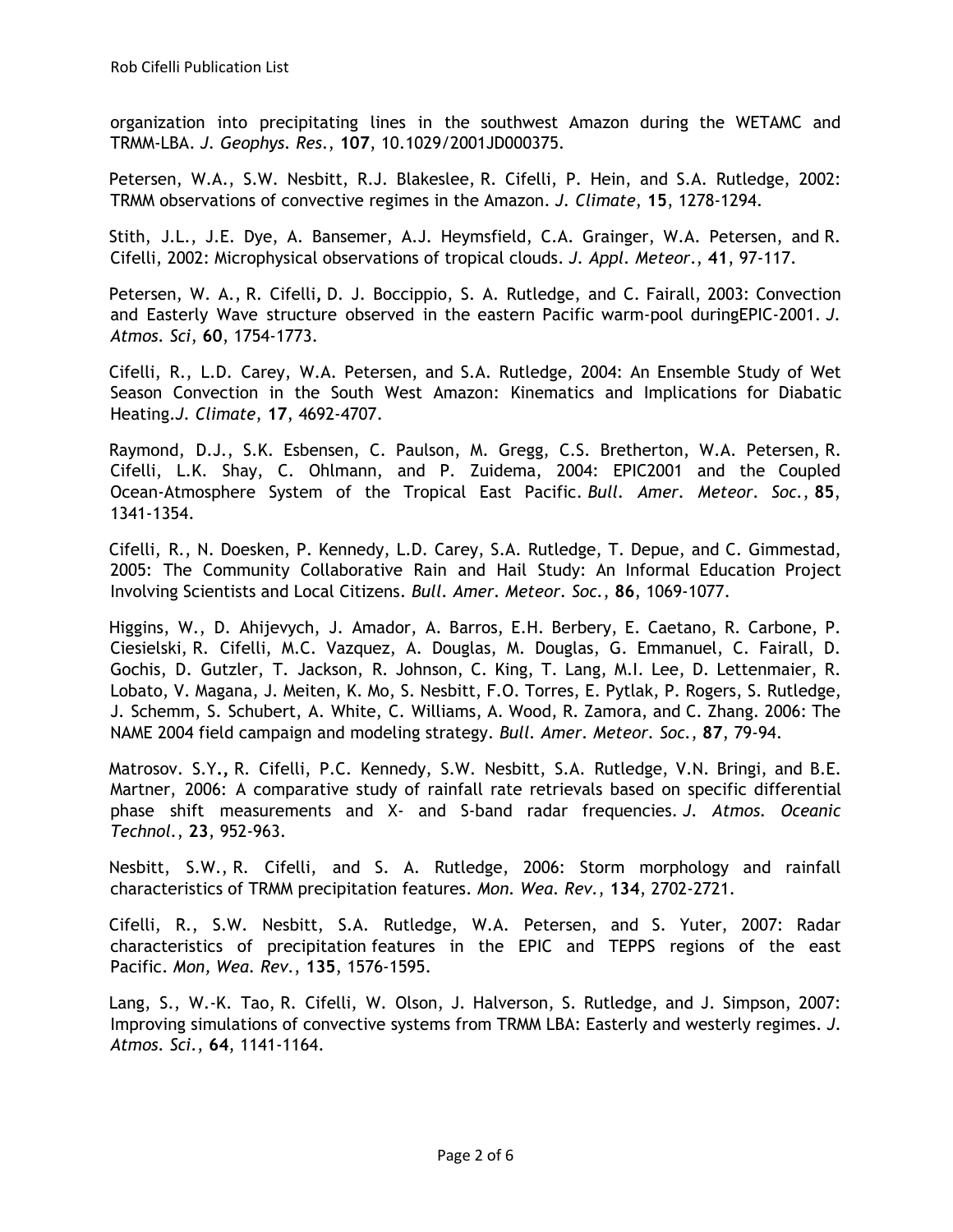Lang, T., D.A. Ahijevych, S.W. Nesbitt, R.E. Carbone, S.A. Rutledge, and R. Cifelli, 2007: Radar observed characteristics of precipitating systems during NAME 2004. *J. Climate*, **20**, 1713-1733.

Cifelli, R., S.W. Nesbitt, S.A. Rutledge, W.A. Petersen, and S. Yuter, 2008: Diurnal characteristics of precipitation features over the east Pacific: A comparison of the EPIC and TEPPS regions. *J. Climate*, **21**, 4068-4086.

Ziper, E.J., C. H. Twohy, S.-C. Tsay, K. L. Thornhill, S. Tanelli, R. Ross, T. N. Krishnamurti, Q. Ji, G. Jenkins, S. Ismail, N. C. Hsu, R. Hood, G. M. Heymsfield, A. Heymsfield, J. Halverson, H.M. Goodman, R. Ferrare, J. P. Dunion, M. Douglas, R. Cifelli, G. Chen, E. V. Browell, and B. Anderson, 2009: The Saharan Air Layer and the Fate of African Easterly Waves. NASA's AMMA 2006 Field Program to Study Tropical Cyclogenesis: NAMMA, *Bull. Amer. Meteor. Soc*., **90**, 1137-1156.

Cifelli, R., T. Lang, S. A. Rutledge, N. Guy, E. J. Zipser, J. Zawislak, and R. Holzworth, 2010: Characteristics of an African Easterly Wave observed during NAMMA. *J. Atmos. Sci*., **67**, 3-25.

Huang, G.-J., V.N. Bring, R. Cifelli, D. Hudak, and W.A. Petersen, 2010: A methodology to derive radar reflectivity-liquid equivalent snow rate relations using C-band radar and a 2D video disdrometer. *J. Atmos. Oceanic Technol*., **27**, 637-651.

Lerach, D. G., S. A. Rutledge, C. R. Williams, and R. Cifelli, 2010: Vertical structure of convective systems during NAME 2004. *Mon. Wea. Rev*., **138**, 1695-1714.

Shi, J. J., W.-K. Tao, T. Matsui, R. Cifelli, A. Hou, S. Lang, A. Tokay, C. Peters-Lidard, G. Jackson, S. Rutledge, and W. Petersen, 2010: WRF simulations of the 20-22 January 2007 snow events over eastern Canada: Comparison with in-situ and satellite observations. *J. Appl. Meteor. and Climatology*, **49**, 2246-2266.

Lang, T., S. A. Rutledge, and R. Cifelli, 2010: Polarimetric radar observations in northwestern Mexico during the North American Monsoon Experiment. *J. Hydrometeor*., **11**, 1345-1357.

Cifelli, R., and V. Chandrasekar, 2010: Dual polarization radar rainfall estimation. *Rainfall: State of the Science*, F.Y. Testik and M. Gebremichael, Eds., Amer. Geophys. Union, 105-125, 10.1029/2010GM001026.

Cifelli, R., V. Chandrasekar, S. Lim, P.C. Kennedy, Y. Wang, and S.A. Rutledge, 2011: A new dual-polarization radar rainfall algorithm: Application in Colorado precipitation events. *J. Atmos. Oceanic. Technol*., **28**, 352-364.

Guy, N., S. A. Rutledge, and R. Cifelli, 2011: Radar characteristics of continental, coastal, and maritime convection observed during AMMA/NAMMA. *Quart. J. Roy. Meteor. Soc*., **137**, 1241-1256. DOI:10.1002/qj.839.

Chandrasekar, V., and R. Cifelli, 2012: Concepts and principles of rainfall estimation from radar: Multi-sensor environment and data fusion. *Indian J. Radio and Space Physics*, **41**, 389-402.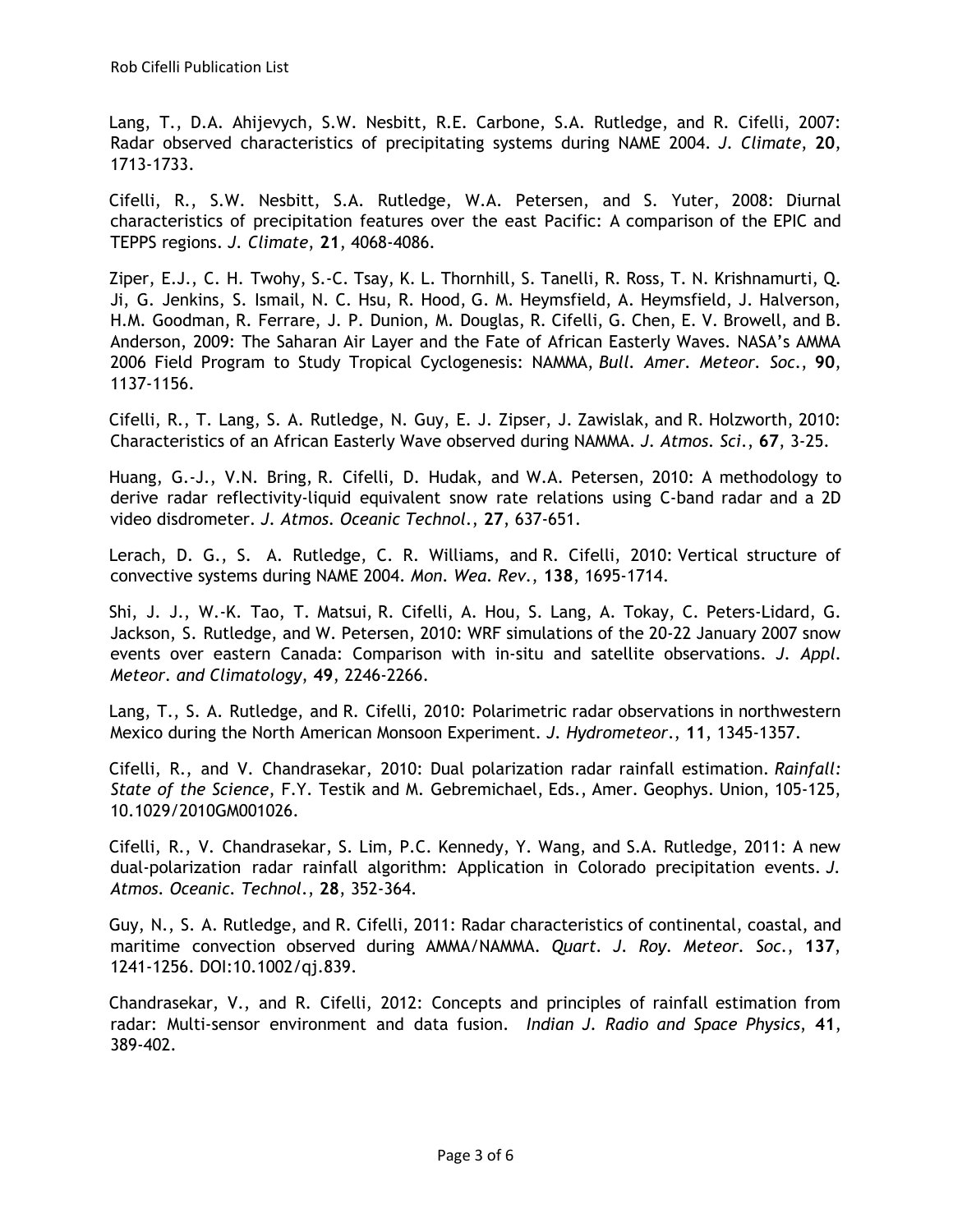Lim, S., R. Cifelli, V. Chandrasekar, and S. Y. Matrosov, 2013: Precipitation Classification and Quantification Using X-Band Dual-Polarization Weather Radar: Application in the Hydrometeorology Testbed. *J. Atmos. Oceanic Technol.*, **30**, 2108–2120.

Matrosov, S., R. Cifelli, and D. Gochis, 2013: Measurements of heavy convective rainfall in presence of hail in flood-prone areas using an X-band polarimetric radar. *J. Appl. Meteor.* Climatol., **52**(2), 395-407. [doi:10.1175/JAMC-D-12-052.1](http://dx.doi.org/10.1175/JAMC-D-12-052.1)

Iguchi, T., T. Matsui, J. J. Shi, W.-K. Tao, A. P. Khain, A. Hou, R. Cifelli, A. Heymsfield, and A. Tokay, 2012: Numerical analysis using WRF-SBM for the cloud microphysical structures in the C3VP field campaign: Impacts of supercooled droplets and resultant riming on snow microphysics. *J. Geophys. Res*., **117**, D23206, doi[:10.1029/2012JD018101](http://dx.doi.org/10.1029/2012JD018101).

Ralph, F. M., M. Dettinger, A. White, D. Reynolds, D. Cayan, T. Schneider, R. Cifelli, K. Redmond, M. Anderson, F. Gherke, J. Jones, K. Mahoney, L. Johnson, S. Gutman, V. Chandrasekar, J. Lundquist, N. Molotch, L. Brekke, R. Pulwarty, J. Horel, L. Schick, A. Edman, P.Mote, J. Abatzoglou, R. Pierce, and G. Wick, 2013: A vision for future observations for Western U.S. extreme precipitation and flooding. *Journal of Contemporary Water Research and Education*, Universities Council on Water Resources, **153**, 16-32

White, A.B., M. L. Anderson, M. D. Dettinger, F. M. Ralph, A. Hinojosa, D. R. Cayan, R. K. Hartman, D. W. Reynolds, L. E. Johnson, T. L. Schneider, R. Cifelli, Z. Toth, S. I. Gutman, C. W. King, F. Gehrke, P. E. Johnston, C. Walls, D. Mann, D. J. Gottas, and T. Coleman, 2013: A Twenty-First-Century California Observing Network for Monitoring Extreme Weather Events. *J. Atmos. Oceanic Technol.*, **30**, 1585–1603.

Lim, S., D-R. Lee, R. Cifelli, and S.H. Hwang, 2014: Quantitative Precipitation Estimation for an X-band Dual-Polarization Radar in the Complex Mountainous Terrain. *KSCE J. Civil Eng.*, **18,** 1548-1553.

Moore, B.J., M.S.; K. Mahoney, E. Sukovich, R. Cifelli, T. Hamill, 2015: Climatology and Environmental Characteristics of Extreme Precipitation Events in the Southeastern United States. *Mon. Wea. Rev***., 143***,* 718-741*.*

Matrosov, S.Y., P. C. Kennedy, and R. Cifelli, 2014: Experimentally-based Estimates of Relations Between X-band Radar Signal Attenuation Characteristics and Differential Phase in Rain. *J. Atmos. Oceanic Technol., 31, 2442-2450.*

Zhang, Y., D. Kitzmiller, D.J. Seo, D-S Kim, and R. Cifelli: 2015: Creation of Multisensor Precipitation Products from WSI NOWrad Reflectivity Product. *J. Hydrologic, Eng.,* DOI: 10.1061/(ASCE)HE.1943-5584.0001216.

Hsu, C., L.E. Johnson, R.J. Zamora, T. Schneider, and R. Cifelli, 2015: Downscaling Advanced Microwave Scanning Radiometer (SMRS-E) Soil Moisture Retrievals Using a Multiple Time Scale Exponential Rainfall Adjustment Technique. *J. Geophys and Remote Sensing*, doi: 10.4172/2169-0049.1000139.

White, A.B., K.M. Mahoney, R. Cifelli, and C. King, 2015: Wind Profilers to Aid with Monitoring and Forecasting of High Impact Weather in the Southeastern and Western U.S., *Bull. Amer. Meteor. Soc*., Dec 2015, 2039-2043, *<http://dx.doi.org/10.1175/BAMS-D-14-00170.1>*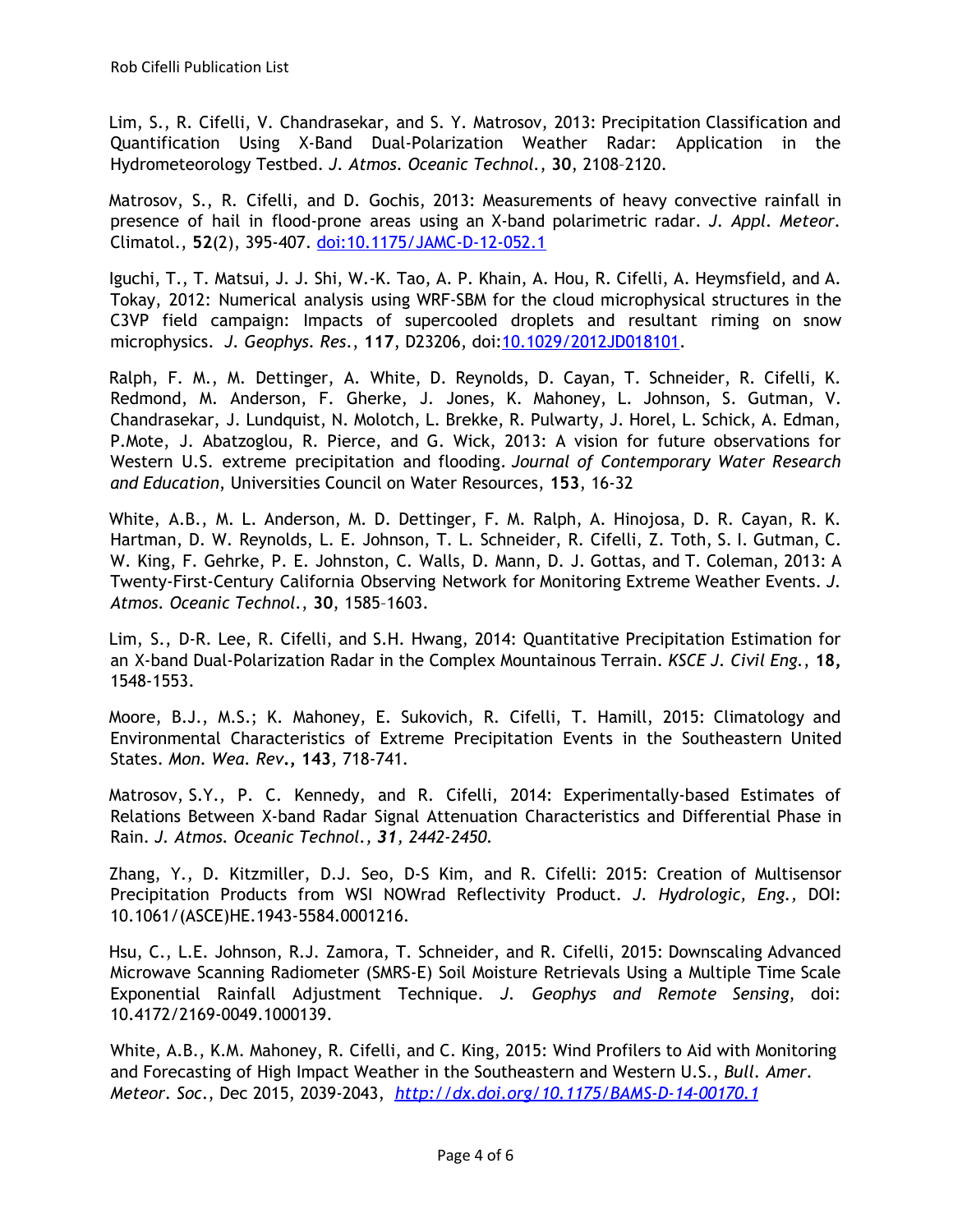Matrosov, S.Y., R. Cifelli, P. Neiman, and A.B. White, 2016: Radar Rain-Rate Estimators and their Variability due to Rainfall Type: An Assessment Based on South-East Hydrometeorology Testbed Data from the Southeastern United States. *J. Appl. Meteor. Climatol.*, **55**, 1345-1358[.doi:10.1175/JAMC-D-15-0284.1](http://dx.doi.org/10.1175/JAMC-D-15-0284.1)

Mahoney, K., D. L. Jackson, P. Neiman, M. Hughes, L. Darby, G. Wick, A. White, E. Sukovich, R. Cifelli, 2016: Understanding the role of atmospheric rivers in heavy precipitation in the Southeast US. *Mon. Wea. Rev*., **144**, 1617-1632, [doi:10.1175/MWR-D-15-0279.1](http://dx.doi.org/10.1175/MWR-D-15-0279.1)

Zhang, Y., S. Reed., J. J. Gourley, B. Cosgrove, D. Kitzmiller, D.-J. Seo, and R. Cifelli, 2016: The Impacts of Climatological Adjustment of Quantitative Precipitation Estimates on the Accuracy of Flash Flood Detection. *J. Hydrol.*, 541, Part A, 387-400, [doi:10.1016/j.jhydrol.2015.12.017.](http://dx.doi.org/10.1016/j.jhydrol.2015.12.017)

Willie, D., H. Chen, V. Chandrasekar, R. Cifelli, C. Campbell, D. Reynolds, S. Matrosov, and Y. Zhang, 2017: Evaluation of Multisensor Quantitative Precipitation Estimation in the Russian River Basin. *J. Hydrologic Eng*., 10, [10.1061/\(ASCE\)HE.1943-5584.0001422](http://ascelibrary.org/doi/abs/10.1061/%28ASCE%29HE.1943-5584.0001422) , E5016002.

Cifelli, R., V. Chandrasekar, H. Chen, and L.E. Johnson, 2018: High Resolution Radar Quantitative Precipitation Estimation in the San Francisco Bay Area: Rainfall Monitoring for the Urban Environment. *J. Meteor. Soc. Japan,* [https://doi.org/10.2151/jmsj.2018-016.](https://doi.org/10.2151/jmsj.2018-016)

He, Y.; Zhang, Y.; Kuligowski, R.; Cifelli, R.; Kitzmiller, D., 2018: Incorporating Satellite Precipitation Estimates into a Radar-Gauge Multi-Sensor Precipitation Estimation Algorithm. *Remote Sens.*, **10**, 106, doi: 10.3390/rs10010106.

Dole, R., J. Spackman, M. Newman, G. Compo, C. Smith, L. Hartten, J. Barsugli, R. Webb, M. Hoerling, R. Cifelli, K. Wolter, C. Barnet, M. Gehne, R. Gelaro, G. Kiladis, S. Abbott, J. Albers, J. Brown, C. Cox, L. Darby, G. de Boer, B. DeLuisi, J. Dias, J. Dunion, J. Eischeid, C. Fairall, A. Gambacorta, B. Gorton, A. Hoell, J. Intrieri, D. Jackson, P. Johnston, E. Akish, R. Lataitis, K. Mahoney, K. McCaffrey, H. Alex McColl, M. Mueller, D. Murray, P. Neiman, W. Otto, O. Persson, X. Quan, I. Rangwala, A. Ray, D. Reynolds, E. Riley Dellaripa, K. Rosenlof, N. Sakaeda, P. Sardeshmukh, L. Slivinski, A. Solomon, L. Smith, D. Swales, S. Tulich, A. White, G. Wick, M. Winterkorn, D. Wolfe, and R. Zamora, 2018: Advancing Science and Services during the 2015-16 El Niño: The NOAA El Niño Rapid Response Field Campaign. *Bull. Amer. Meteor. Soc*. **99**, 975-1001,doi:10.1175/BAMS-D-16-0219.1.

Kim, J., R. Cifelli, L.E. Johnson, and V. Chandrasekar, 2018: Derivation of Soil Moisture Recovery Relation Using SCS Curve Number Method, *J. Water,* **10,** 833, <https://doi.org/10.3390/w10070833>.

Vano, J.A., M.D. Dettinger, R. Cifelli, D. Curtis, A. Dufour, K. Miller, J.R. Olsen, and Wilson, A.M., 2019: Hydroclimatic extremes as challenges for the water management community: Lessons from Oroville Dam and Hurricane Harvey. *Bull. Amer. Meteor. Soc*., Explaining Extreme Events of 2017 Special Supplement,**100**, S9-S14.